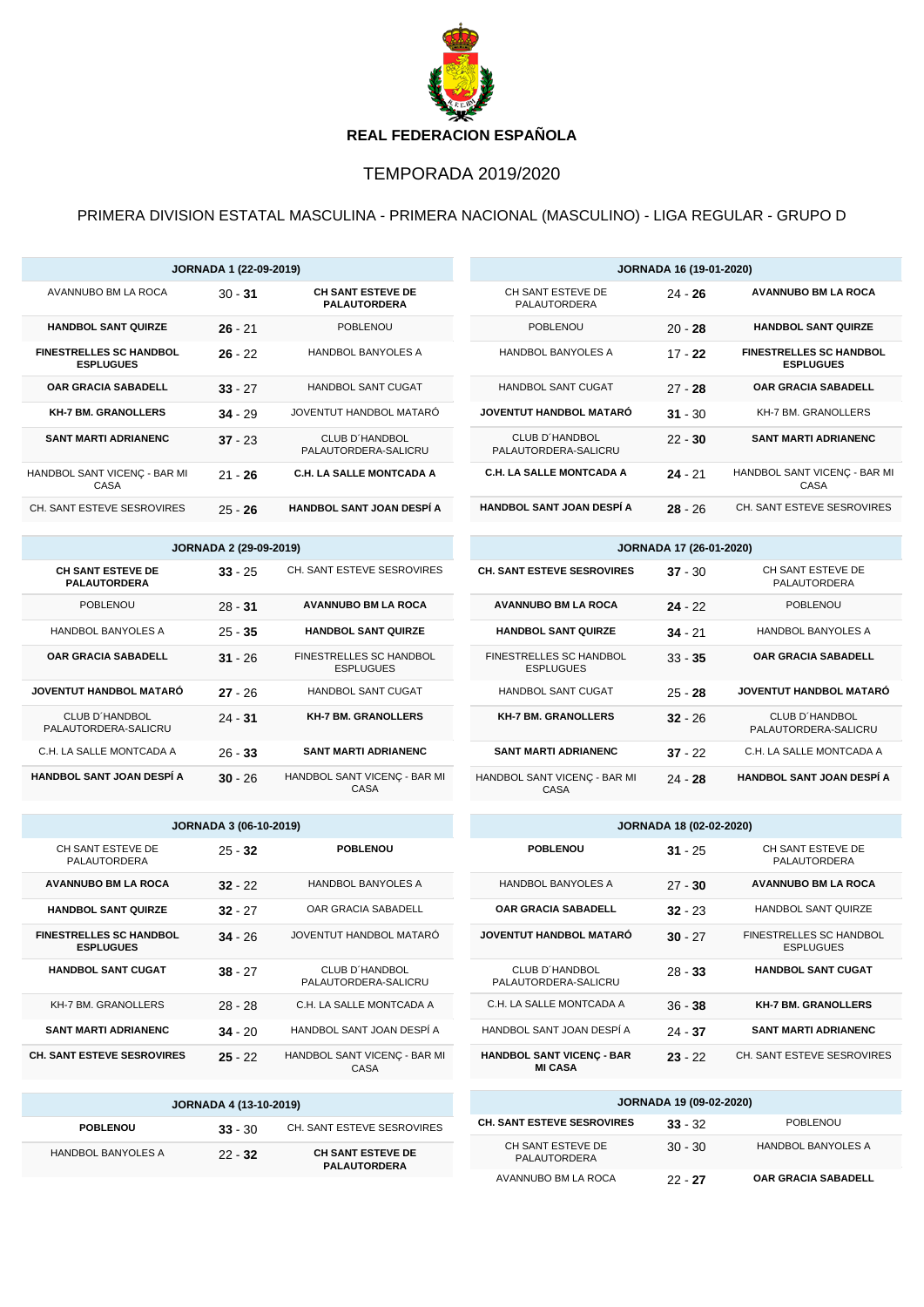| <b>OAR GRACIA SABADELL</b>                           | $30 - 29$ | AVANNUBO BM LA ROCA                         |
|------------------------------------------------------|-----------|---------------------------------------------|
| JOVENTUT HANDBOL MATARÓ                              | $18 - 23$ | <b>HANDBOL SANT QUIRZE</b>                  |
| <b>CLUB D'HANDBOL</b><br><b>PALAUTORDERA-SALICRU</b> | $29 - 28$ | FINESTRELLES SC HANDBOL<br><b>ESPLUGUES</b> |
| <b>C.H. LA SALLE MONTCADA A</b>                      | $32 - 27$ | <b>HANDBOL SANT CUGAT</b>                   |
| HANDBOL SANT JOAN DESPÍ A                            | $27 - 37$ | <b>KH-7 BM. GRANOLLERS</b>                  |
| HANDBOL SANT VICENÇ - BAR MI<br>CASA                 | $19 - 35$ | <b>SANT MARTI ADRIANENC</b>                 |

| <b>JORNADA 5 (20-10-2019)</b>                      |           |                                        |  |  |
|----------------------------------------------------|-----------|----------------------------------------|--|--|
| <b>POBLENOU</b>                                    | $36 - 28$ | <b>HANDBOL BANYOLES A</b>              |  |  |
| CH SANT ESTEVE DE<br>PALAUTORDERA                  | $27 - 31$ | <b>OAR GRACIA SABADELL</b>             |  |  |
| <b>AVANNUBO BM LA ROCA</b>                         | $33 - 27$ | JOVENTUT HANDBOL MATARÓ                |  |  |
| <b>HANDBOL SANT QUIRZE</b>                         | $35 - 26$ | CLUB D'HANDBOL<br>PALAUTORDERA-SALICRU |  |  |
| <b>FINESTRELLES SC HANDBOL</b><br><b>ESPLUGUES</b> | $35 - 27$ | C.H. LA SALLE MONTCADA A               |  |  |
| <b>HANDBOL SANT CUGAT</b>                          | $30 - 25$ | HANDBOL SANT JOAN DESPÍ A              |  |  |
| <b>KH-7 BM. GRANOLLERS</b>                         | $30 - 20$ | HANDBOL SANT VICENC - BAR MI<br>CASA   |  |  |
| CH. SANT ESTEVE SESROVIRES                         | $31 - 41$ | <b>SANT MARTI ADRIANENC</b>            |  |  |

| <b>JORNADA 6 (27-10-2019)</b>                   |           |                                                    |  |  |
|-------------------------------------------------|-----------|----------------------------------------------------|--|--|
| <b>HANDBOL BANYOLES A</b>                       | $27 - 24$ | CH. SANT ESTEVE SESROVIRES                         |  |  |
| <b>OAR GRACIA SABADELL</b>                      | $32 - 23$ | <b>POBLENOU</b>                                    |  |  |
| <b>CH SANT ESTEVE DE</b><br><b>PALAUTORDERA</b> | $31 - 27$ | JOVENTUT HANDBOL MATARÓ                            |  |  |
| CLUB D'HANDBOL<br>PALAUTORDERA-SALICRU          | 24 - 24   | AVANNUBO BM LA ROCA                                |  |  |
| C.H. LA SALLE MONTCADA A                        | $26 - 29$ | <b>HANDBOL SANT QUIRZE</b>                         |  |  |
| HANDBOL SANT JOAN DESPÍ A                       | 27 - 28   | <b>FINESTRELLES SC HANDBOL</b><br><b>ESPLUGUES</b> |  |  |
| HANDBOL SANT VICENC - BAR MI<br>CASA            | $26 - 27$ | <b>HANDBOL SANT CUGAT</b>                          |  |  |
| <b>SANT MARTI ADRIANENC</b>                     | $33 - 23$ | <b>KH-7 BM. GRANOLLERS</b>                         |  |  |

#### **JORNADA 7 (03-11-2019)**

| <b>HANDBOL BANYOLES A</b>                          | $26 - 25$ | OAR GRACIA SABADELL                                  |
|----------------------------------------------------|-----------|------------------------------------------------------|
| <b>POBLENOU</b>                                    | $33 - 37$ | JOVENTUT HANDBOL MATARÓ                              |
| CH SANT ESTEVE DE<br>PALAUTORDERA                  | $22 - 25$ | <b>CLUB D'HANDBOL</b><br><b>PALAUTORDERA-SALICRU</b> |
| <b>AVANNUBO BM LA ROCA</b>                         | $26 - 25$ | C.H. LA SALLE MONTCADA A                             |
| <b>HANDBOL SANT QUIRZE</b>                         | $31 - 20$ | HANDBOL SANT JOAN DESPÍ A                            |
| <b>FINESTRELLES SC HANDBOL</b><br><b>ESPLUGUES</b> | $32 - 23$ | HANDBOL SANT VICENÇ - BAR MI<br>CASA                 |
| <b>HANDBOL SANT CUGAT</b>                          | $25 - 38$ | <b>SANT MARTI ADRIANENC</b>                          |
| CH. SANT ESTEVE SESROVIRES                         | $33 - 34$ | <b>KH-7 BM. GRANOLLERS</b>                           |

| <b>JORNADA 8 (10-11-2019)</b>          |           |                                                 |  |  |
|----------------------------------------|-----------|-------------------------------------------------|--|--|
| OAR GRACIA SABADELL                    | $32 - 35$ | <b>CH. SANT ESTEVE SESROVIRES</b>               |  |  |
| JOVENTUT HANDBOL MATARÓ                | $29 - 24$ | <b>HANDBOL BANYOLES A</b>                       |  |  |
| CLUB D'HANDBOL<br>PALAUTORDERA-SALICRU | $25 - 30$ | <b>POBLENOU</b>                                 |  |  |
| C.H. LA SALLE MONTCADA A               | $31 - 32$ | <b>CH SANT ESTEVE DE</b><br><b>PALAUTORDERA</b> |  |  |
| HANDBOL SANT JOAN DESPÍ A              | $19 - 20$ | <b>AVANNUBO BM LA ROCA</b>                      |  |  |
| HANDBOL SANT VICENC - BAR MI<br>CASA   | $16 - 34$ | <b>HANDBOL SANT QUIRZE</b>                      |  |  |
| <b>SANT MARTI ADRIANENC</b>            | $22 - 20$ | FINESTRELLES SC HANDBOL<br><b>ESPLUGUES</b>     |  |  |
| <b>KH-7 BM. GRANOLLERS</b>             | $40 - 30$ | <b>HANDBOL SANT CUGAT</b>                       |  |  |

| <b>HANDBOL SANT QUIRZE</b>                         | $27 - 27$ | JOVENTUT HANDBOL MATARÓ                |
|----------------------------------------------------|-----------|----------------------------------------|
| <b>FINESTRELLES SC HANDBOL</b><br><b>ESPLUGUES</b> | $30 - 20$ | CLUB D'HANDBOL<br>PALAUTORDERA-SALICRU |
| <b>HANDBOL SANT CUGAT</b>                          | $30 - 33$ | <b>C.H. LA SALLE MONTCADA A</b>        |
| <b>KH-7 BM. GRANOLLERS</b>                         | $34 - 27$ | HANDBOL SANT JOAN DESPÍ A              |
| <b>SANT MARTI ADRIANENC</b>                        | $38 - 25$ | HANDBOL SANT VICENÇ - BAR MI<br>CASA   |

| <b>JORNADA 20 (16-02-2020)</b>                |           |                                                    |  |  |
|-----------------------------------------------|-----------|----------------------------------------------------|--|--|
| <b>HANDBOL BANYOLES A</b>                     | $24 - 33$ | <b>POBLENOU</b>                                    |  |  |
| <b>OAR GRACIA SABADELL</b>                    | $34 - 33$ | CH SANT ESTEVE DE<br>PALAUTORDERA                  |  |  |
| JOVENTUT HANDBOL MATARÓ                       | $30 - 27$ | AVANNUBO BM LA ROCA                                |  |  |
| <b>CLUB D'HANDBOL</b><br>PALAUTORDERA-SALICRU | $21 - 27$ | <b>HANDBOL SANT QUIRZE</b>                         |  |  |
| C.H. LA SALLE MONTCADA A                      | $27 - 29$ | <b>FINESTRELLES SC HANDBOL</b><br><b>ESPLUGUES</b> |  |  |
| <b>HANDBOL SANT JOAN DESPÍ A</b>              | $32 - 29$ | HANDBOL SANT CUGAT                                 |  |  |
| HANDBOL SANT VICENC - BAR MI<br>CASA          | $24 - 32$ | <b>KH-7 BM. GRANOLLERS</b>                         |  |  |
| <b>SANT MARTI ADRIANENC</b>                   | $33 - 27$ | CH. SANT ESTEVE SESROVIRES                         |  |  |

| <b>JORNADA 21 (23-02-2020)</b>                     |           |                                        |  |
|----------------------------------------------------|-----------|----------------------------------------|--|
| <b>CH. SANT ESTEVE SESROVIRES</b>                  | $38 - 18$ | <b>HANDBOL BANYOLES A</b>              |  |
| <b>POBLENOU</b>                                    | $26 - 26$ | OAR GRACIA SABADELL                    |  |
| JOVENTUT HANDBOL MATARÓ                            | $33 - 32$ | CH SANT ESTEVE DE<br>PALAUTORDERA      |  |
| AVANNUBO BM LA ROCA                                | $26 - 26$ | CLUB D'HANDBOL<br>PALAUTORDERA-SALICRU |  |
| <b>HANDBOL SANT QUIRZE</b>                         | $43 - 29$ | C.H. LA SALLE MONTCADA A               |  |
| <b>FINESTRELLES SC HANDBOL</b><br><b>ESPLUGUES</b> | $27 - 26$ | HANDBOL SANT JOAN DESPÍ A              |  |
| <b>HANDBOL SANT CUGAT</b>                          | $30 - 20$ | HANDBOL SANT VICENC - BAR MI<br>CASA   |  |
| <b>KH-7 BM. GRANOLLERS</b>                         | $33 - 31$ | SANT MARTI ADRIANENC                   |  |

### **JORNADA 22 (01-03-2020)**

| OAR GRACIA SABADELL                           | $31 - 33$ | <b>HANDBOL BANYOLES A</b>                          |
|-----------------------------------------------|-----------|----------------------------------------------------|
| JOVENTUT HANDBOL MATARÓ                       | $28 - 31$ | <b>POBLENOU</b>                                    |
| <b>CLUB D'HANDBOL</b><br>PALAUTORDERA-SALICRU | $20 - 25$ | <b>CH SANT ESTEVE DE</b><br><b>PALAUTORDERA</b>    |
| C.H. LA SALLE MONTCADA A                      | $23 - 26$ | <b>AVANNUBO BM LA ROCA</b>                         |
| HANDBOL SANT JOAN DESPÍ A                     | $24 - 32$ | <b>HANDBOL SANT QUIRZE</b>                         |
| HANDBOL SANT VICENC - BAR MI<br>CASA          | $20 - 25$ | <b>FINESTRELLES SC HANDBOL</b><br><b>ESPLUGUES</b> |
| <b>SANT MARTI ADRIANENC</b>                   | $38 - 30$ | <b>HANDBOL SANT CUGAT</b>                          |
| KH-7 BM. GRANOLLERS                           | $32 - 40$ | <b>CH. SANT ESTEVE SESROVIRES</b>                  |

| <b>JORNADA 23 (08-03-2020)</b>                     |           |                                                      |  |
|----------------------------------------------------|-----------|------------------------------------------------------|--|
| CH. SANT ESTEVE SESROVIRES                         |           | OAR GRACIA SABADELL                                  |  |
| <b>HANDBOL BANYOLES A</b>                          | $26 - 32$ | <b>JOVENTUT HANDBOL MATARO</b>                       |  |
| <b>POBLENOU</b>                                    | $24 - 27$ | <b>CLUB D'HANDBOL</b><br><b>PALAUTORDERA-SALICRU</b> |  |
| CH SANT ESTEVE DE<br><b>PALAUTORDERA</b>           | $24 - 25$ | <b>C.H. LA SALLE MONTCADA A</b>                      |  |
| <b>AVANNUBO BM LA ROCA</b>                         | $37 - 31$ | HANDBOL SANT JOAN DESPÍ A                            |  |
| <b>HANDBOL SANT QUIRZE</b>                         | $32 - 12$ | HANDBOL SANT VICENÇ - BAR MI<br>CASA                 |  |
| <b>FINESTRELLES SC HANDBOL</b><br><b>ESPLUGUES</b> | $30 - 27$ | SANT MARTI ADRIANENC                                 |  |
| HANDBOL SANT CUGAT                                 | $35 - 36$ | <b>KH-7 BM. GRANOLLERS</b>                           |  |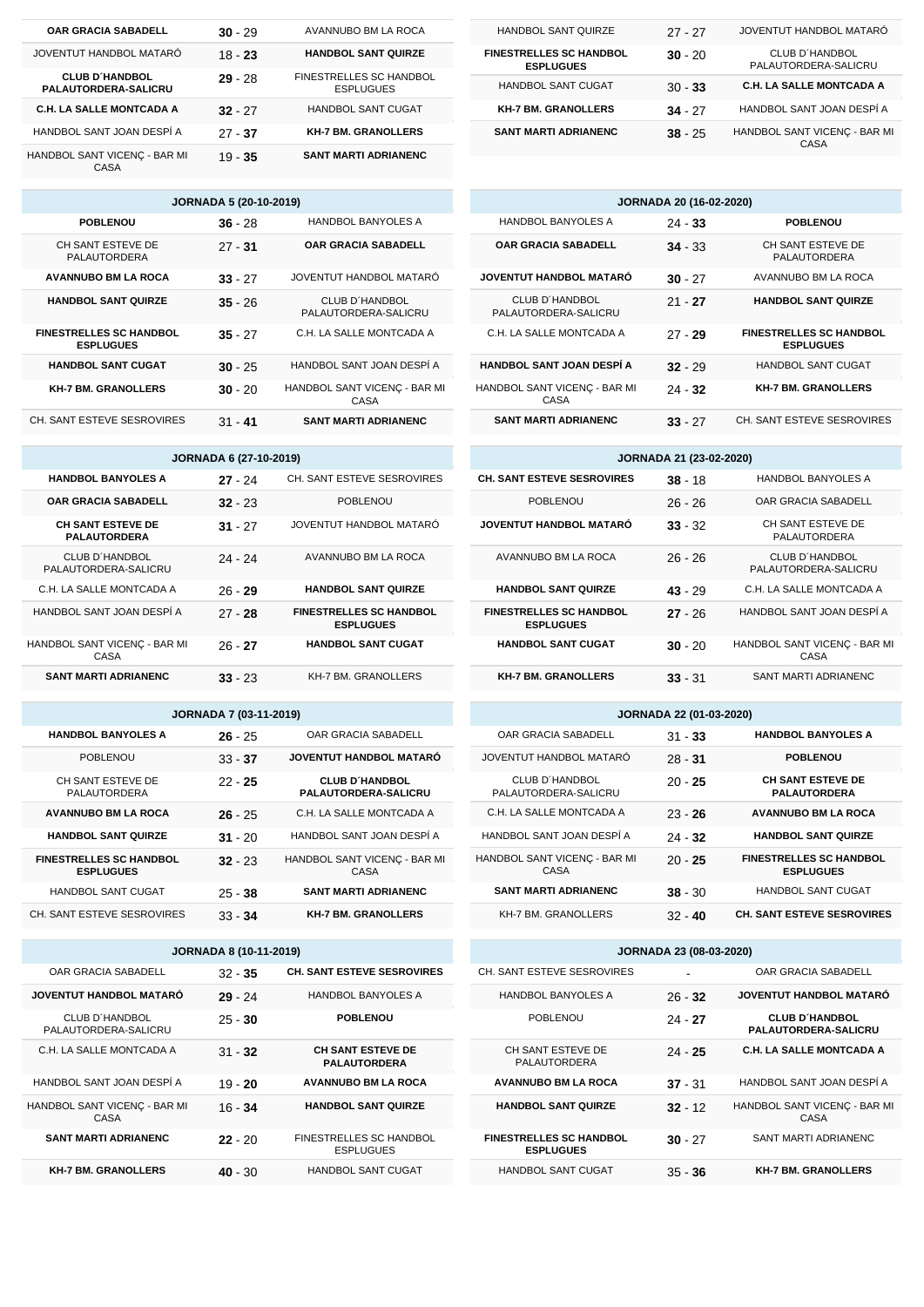| <b>JORNADA 24 (15-03-2020)</b>         |  |                                                    |  |
|----------------------------------------|--|----------------------------------------------------|--|
| JOVENTUT HANDBOL MATARÓ                |  | OAR GRACIA SABADELL                                |  |
| CLUB D'HANDBOL<br>PALAUTORDERA-SALICRU |  | <b>HANDBOL BANYOLES A</b>                          |  |
| C.H. LA SALLE MONTCADA A               |  | <b>POBLENOU</b>                                    |  |
| HANDBOL SANT JOAN DESPÍ A              |  | CH SANT ESTEVE DE<br>PALAUTORDERA                  |  |
| HANDBOL SANT VICENC - BAR MI<br>CASA   |  | AVANNUBO BM LA ROCA                                |  |
| SANT MARTI ADRIANENC                   |  | <b>HANDBOL SANT QUIRZE</b>                         |  |
| <b>KH-7 BM, GRANOLLERS</b>             |  | <b>FINESTRELLES SC HANDBOL</b><br><b>ESPLUGUES</b> |  |
| HANDBOL SANT CUGAT                     |  | CH. SANT ESTEVE SESROVIRES                         |  |

# **JORNADA 25 (22-03-2020)**

| CH. SANT ESTEVE SESROVIRES                         | JOVENTUT HANDBOL MATARÓ                |
|----------------------------------------------------|----------------------------------------|
| OAR GRACIA SABADELL                                | CLUB D'HANDBOL<br>PALAUTORDERA-SALICRU |
| <b>HANDBOL BANYOLES A</b>                          | C.H. LA SALLE MONTCADA A               |
| <b>POBLENOU</b>                                    | HANDBOL SANT JOAN DESPÍ A              |
| CH SANT ESTEVE DE<br>PALAUTORDERA                  | HANDBOL SANT VICENC - BAR MI<br>CASA   |
| AVANNUBO BM LA ROCA                                | SANT MARTI ADRIANENC                   |
| <b>HANDBOL SANT QUIRZE</b>                         | <b>KH-7 BM, GRANOLLERS</b>             |
| <b>FINESTRELLES SC HANDBOL</b><br><b>ESPLUGUES</b> | <b>HANDBOL SANT CUGAT</b>              |

### **JORNADA 26 (29-03-2020)**

| CLUB D'HANDBOL<br>PALAUTORDERA-SALICRU      |   | JOVENTUT HANDBOL MATARÓ           |
|---------------------------------------------|---|-----------------------------------|
| C.H. LA SALLE MONTCADA A                    |   | OAR GRACIA SABADELL               |
| HANDBOL SANT JOAN DESPÍ A                   |   | <b>HANDBOL BANYOLES A</b>         |
| HANDBOL SANT VICENC - BAR MI<br>CASA        |   | <b>POBLENOU</b>                   |
| SANT MARTI ADRIANENC                        |   | CH SANT ESTEVE DE<br>PALAUTORDERA |
| <b>KH-7 BM, GRANOLLERS</b>                  |   | AVANNUBO BM LA ROCA               |
| <b>HANDBOL SANT CUGAT</b>                   | ٠ | <b>HANDBOL SANT QUIRZE</b>        |
| FINESTRELLES SC HANDBOL<br><b>ESPLUGUES</b> |   | CH. SANT ESTEVE SESROVIRES        |

| <b>JORNADA 27 (05-04-2020)</b>    |  |                                             |  |
|-----------------------------------|--|---------------------------------------------|--|
| CH. SANT ESTEVE SESROVIRES        |  | CLUB D'HANDBOL<br>PALAUTORDERA-SALICRU      |  |
| JOVENTUT HANDROL MATARÓ           |  | C.H. LA SALLE MONTCADA A                    |  |
| OAR GRACIA SABADELL               |  | HANDBOL SANT JOAN DESPÍ A                   |  |
| <b>HANDBOL BANYOLES A</b>         |  | HANDBOL SANT VICENÇ - BAR MI<br>CASA        |  |
| <b>POBLENOU</b>                   |  | SANT MARTI ADRIANENC                        |  |
| CH SANT ESTEVE DE<br>PALAUTORDERA |  | <b>KH-7 BM, GRANOLLERS</b>                  |  |
| AVANNUBO BM LA ROCA               |  | <b>HANDBOL SANT CUGAT</b>                   |  |
| <b>HANDBOL SANT QUIRZE</b>        |  | FINESTRELLES SC HANDBOL<br><b>ESPLUGUES</b> |  |
|                                   |  |                                             |  |
| <b>JORNADA 28 (19-04-2020)</b>    |  |                                             |  |

| C.H. LA SALLE MONTCADA A             |   | CLUB D'HANDBOL<br>PALAUTORDERA-SALICRU |
|--------------------------------------|---|----------------------------------------|
| HANDBOL SANT JOAN DESPÍ A            |   | JOVENTUT HANDBOL MATARÓ                |
| HANDBOL SANT VICENC - BAR MI<br>CASA | ۰ | OAR GRACIA SABADELL                    |
| SANT MARTI ADRIANENC                 |   | <b>HANDBOL BANYOLES A</b>              |

| <b>JORNADA 9 (17-11-2019)</b>                      |           |                                                      |  |
|----------------------------------------------------|-----------|------------------------------------------------------|--|
| <b>OAR GRACIA SABADELL</b>                         | $35 - 28$ | JOVENTUT HANDBOL MATARÓ                              |  |
| <b>HANDBOL BANYOLES A</b>                          | $24 - 33$ | <b>CLUB D'HANDBOL</b><br><b>PALAUTORDERA-SALICRU</b> |  |
| <b>POBLENOU</b>                                    | $31 - 24$ | C.H. LA SALLE MONTCADA A                             |  |
| <b>CH SANT ESTEVE DE</b><br><b>PALAUTORDERA</b>    | $29 - 24$ | HANDBOL SANT JOAN DESPÍ A                            |  |
| <b>AVANNUBO BM LA ROCA</b>                         | $30 - 21$ | HANDBOL SANT VICENÇ - BAR MI<br>CASA                 |  |
| <b>HANDBOL SANT QUIRZE</b>                         | $21 - 23$ | <b>SANT MARTI ADRIANENC</b>                          |  |
| <b>FINESTRELLES SC HANDBOL</b><br><b>ESPLUGUES</b> | $26 - 26$ | <b>KH-7 BM. GRANOLLERS</b>                           |  |
| <b>CH. SANT ESTEVE SESROVIRES</b>                  | $30 - 24$ | <b>HANDBOL SANT CUGAT</b>                            |  |

### **JORNADA 10 (24-11-2019)**

| JOVENTUT HANDBOL MATARÓ                            | $31 - 29$ | CH. SANT ESTEVE SESROVIRES                         |
|----------------------------------------------------|-----------|----------------------------------------------------|
| CLUB D'HANDBOL<br>PALAUTORDERA-SALICRU             | $23 - 34$ | <b>OAR GRACIA SABADELL</b>                         |
| <b>C.H. LA SALLE MONTCADA A</b>                    | $31 - 27$ | HANDBOL BANYOLES A                                 |
| HANDBOL SANT JOAN DESPÍ A                          | $24 - 26$ | <b>POBLENOU</b>                                    |
| <b>HANDBOL SANT VICENC - BAR</b><br><b>MI CASA</b> | $32 - 26$ | CH SANT ESTEVE DE<br>PALAUTORDERA                  |
| <b>SANT MARTI ADRIANENC</b>                        | $34 - 31$ | AVANNUBO BM LA ROCA                                |
| <b>KH-7 BM. GRANOLLERS</b>                         | $24 - 26$ | <b>HANDBOL SANT QUIRZE</b>                         |
| <b>HANDBOL SANT CUGAT</b>                          | $26 - 30$ | <b>FINESTRELLES SC HANDBOL</b><br><b>ESPLUGUES</b> |

### **JORNADA 11 (01-12-2019)**

| JOVENTUT HANDBOL MATARÓ           | $26 - 27$ | <b>CLUB D'HANDBOL</b><br><b>PALAUTORDERA-SALICRU</b> |
|-----------------------------------|-----------|------------------------------------------------------|
| <b>OAR GRACIA SABADELL</b>        | $34 - 27$ | C.H. LA SALLE MONTCADA A                             |
| <b>HANDBOL BANYOLES A</b>         | $24 - 35$ | <b>HANDBOL SANT JOAN DESPÍ A</b>                     |
| <b>POBLENOU</b>                   | $37 - 21$ | HANDBOL SANT VICENC - BAR MI<br>CASA                 |
| CH SANT ESTEVE DE<br>PALAUTORDERA | $31 - 37$ | <b>SANT MARTI ADRIANENC</b>                          |
| AVANNUBO BM LA ROCA               | $24 - 31$ | <b>KH-7 BM. GRANOLLERS</b>                           |
| <b>HANDBOL SANT QUIRZE</b>        | $29 - 28$ | <b>HANDBOL SANT CUGAT</b>                            |
| CH. SANT ESTEVE SESROVIRES        | $29 - 32$ | <b>FINESTRELLES SC HANDBOL</b><br><b>ESPLUGUES</b>   |

| <b>JORNADA 12 (08-12-2019)</b>                     |           |                                          |  |  |  |  |  |  |
|----------------------------------------------------|-----------|------------------------------------------|--|--|--|--|--|--|
| CLUB D'HANDBOL<br>PALAUTORDERA-SALICRU             | $29 - 30$ | <b>CH. SANT ESTEVE SESROVIRES</b>        |  |  |  |  |  |  |
| <b>C.H. LA SALLE MONTCADA A</b>                    | $35 - 28$ | JOVENTUT HANDBOL MATARÓ                  |  |  |  |  |  |  |
| HANDBOL SANT JOAN DESPÍ A                          | $26 - 39$ | <b>OAR GRACIA SABADELL</b>               |  |  |  |  |  |  |
| HANDBOL SANT VICENC - BAR MI<br>CASA               | $24 - 31$ | <b>HANDBOL BANYOLES A</b>                |  |  |  |  |  |  |
| <b>SANT MARTI ADRIANENC</b>                        | $26 - 22$ | <b>POBLENOU</b>                          |  |  |  |  |  |  |
| <b>KH-7 BM. GRANOLLERS</b>                         | $34 - 24$ | CH SANT ESTEVE DE<br><b>PALAUTORDERA</b> |  |  |  |  |  |  |
| <b>HANDBOL SANT CUGAT</b>                          | $27 - 31$ | <b>AVANNUBO BM LA ROCA</b>               |  |  |  |  |  |  |
| <b>FINESTRELLES SC HANDBOL</b><br><b>ESPLUGUES</b> | 19 - 26   | <b>HANDBOL SANT QUIRZE</b>               |  |  |  |  |  |  |

| <b>JORNADA 13 (15-12-2019)</b>         |           |                                      |  |  |  |  |  |  |
|----------------------------------------|-----------|--------------------------------------|--|--|--|--|--|--|
| CLUB D'HANDBOL<br>PALAUTORDERA-SALICRU | $27 - 38$ | <b>C.H. LA SALLE MONTCADA A</b>      |  |  |  |  |  |  |
| JOVENTUT HANDBOL MATARÓ                | $37 - 28$ | HANDBOL SANT JOAN DESPÍ A            |  |  |  |  |  |  |
| <b>OAR GRACIA SABADELL</b>             | $38 - 16$ | HANDBOL SANT VICENÇ - BAR MI<br>CASA |  |  |  |  |  |  |
| <b>HANDBOL BANYOLES A</b>              | $31 - 33$ | <b>SANT MARTI ADRIANENC</b>          |  |  |  |  |  |  |